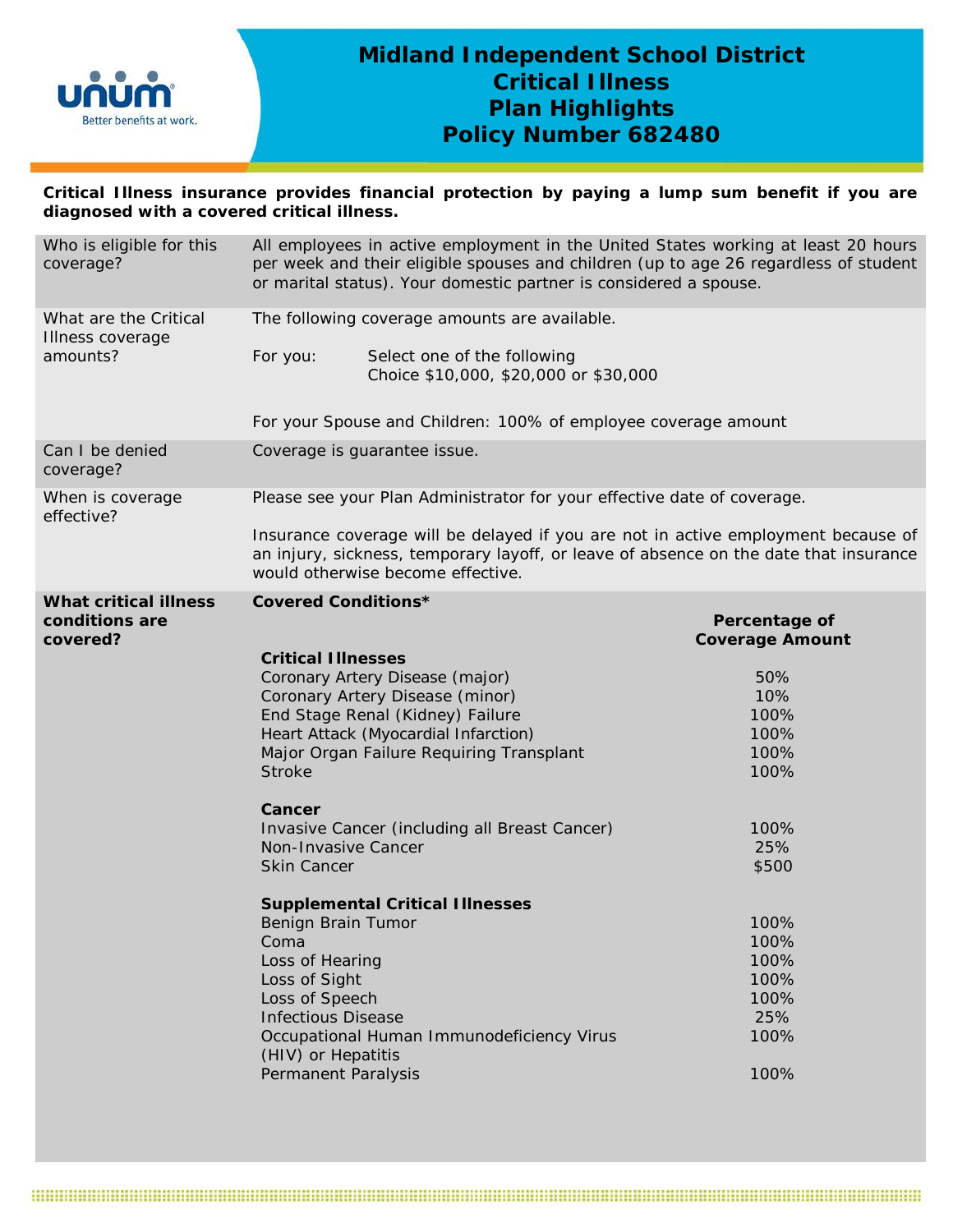# **Progressive Diseases**

| Amyotrophic Lateral Sclerosis (ALS)      | 100%    |
|------------------------------------------|---------|
| Dementia (including Alzheimer's Disease) | 100%    |
| <b>Functional Loss</b>                   | $100\%$ |
| Multiple Sclerosis (MS)                  | 100%    |
| Parkinson's Disease                      | $100\%$ |
|                                          |         |

## **Additional Critical Illnesses for your Children**

| <b>Cerebral Palsy</b>                                                        | 100%    |
|------------------------------------------------------------------------------|---------|
| Cleft Lip or Palate                                                          | 100%    |
| Cystic Fibrosis                                                              | 100%    |
| Down Syndrome                                                                | $100\%$ |
| Spina Bifida                                                                 | 100%    |
| t Dissa nafan ta tha mallar fan sannaiste sisfinitisme af sarranad sansiltis |         |

## \**Please refer to the policy for complete definitions of covered conditions.*

# **Covered Condition Benefit**

The covered condition benefit is payable once per covered condition per insured.

Unum will pay a covered condition benefit for a different covered condition if:

- the new covered condition is medically unrelated to the first covered condition; or
- the dates of diagnosis are separated by more than 180 days.

## **Reoccurring Condition Benefit**

We will pay the reoccurring condition benefit for the diagnosis of the same covered condition if the covered condition benefit was previously paid and the new date of diagnosis is more than 180 days after the prior date of diagnosis.

The benefit amount for any reoccurring condition benefit is 100% of the percentage of coverage amount for that condition.

The following Covered Conditions are eligible for a reoccurring condition benefit:

| Benign Brain Tumor               | Heart Attack (Myocardial Infarction)         |
|----------------------------------|----------------------------------------------|
| Coma                             | Invasive Cancer (includes all Breast Cancer) |
| Coronary Artery Disease (Major)  | Major Organ Failure Requiring Transplant     |
| Coronary Artery Disease (Minor)  | Non-Invasive Cancer                          |
| End Stage Renal (Kidney) Failure | Stroke                                       |

**Are wellness** 

Each insured is eligible to receive one Be Well Benefit per calendar year.

## **screenings covered?**

**Be Well Benefit For you, your spouse and your children: \$50**

| If the employee's Critical Illness | The Be Well Benefit Amount for you, |
|------------------------------------|-------------------------------------|
| <b>Coverage Amount is:</b>         | your spouse and your children is:   |
| \$10,000                           | \$50                                |
| \$20,000                           | \$50                                |
| \$30,000                           | \$50                                |

#### **Be Well Screenings** include tests for the following:

cholesterol and diabetes, cancer and cardiovascular function. They also include imaging studies, immunizations and annual examinations by a Physician. See certificate for details.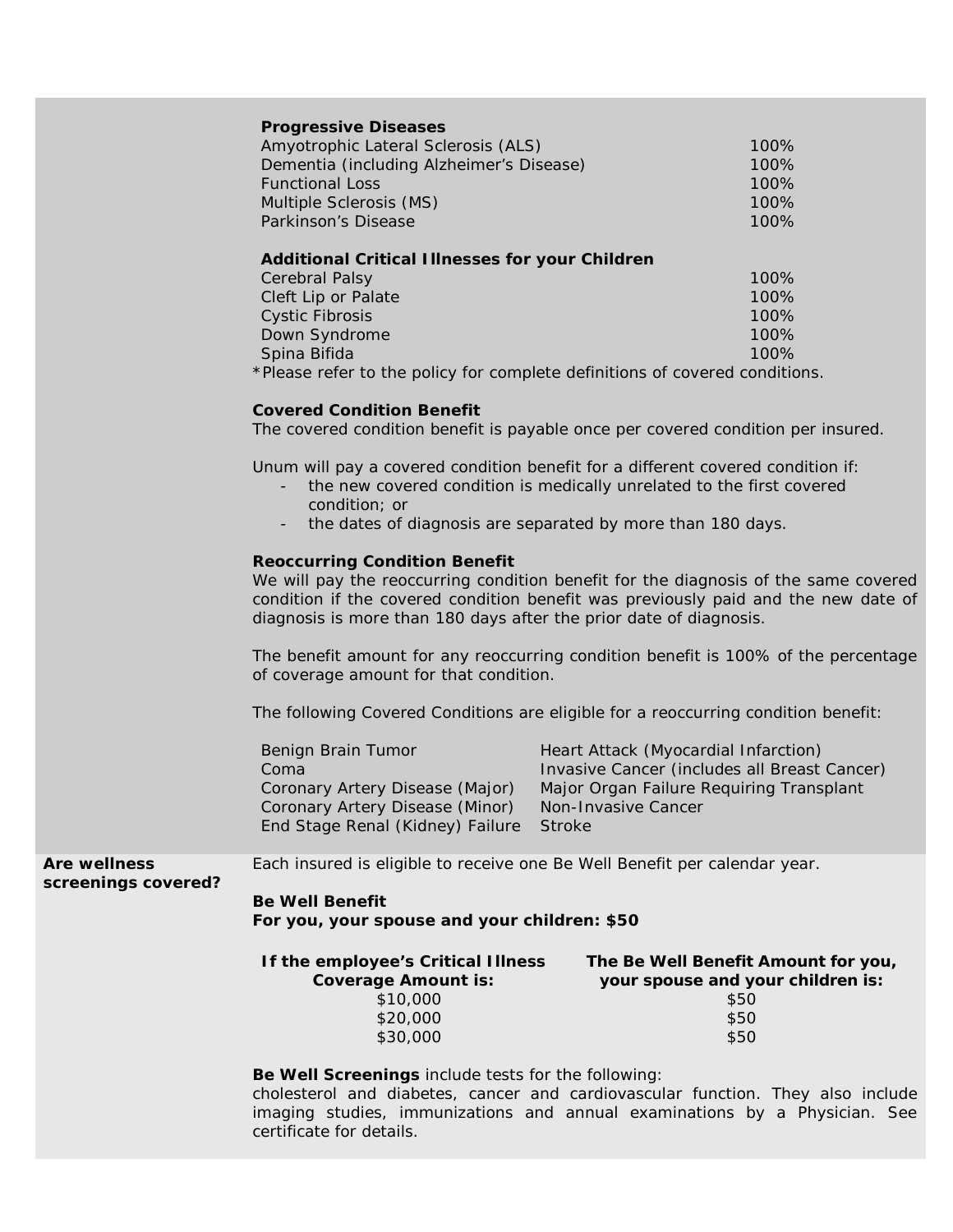| How much does      | Option 1                                       |                                                |                    |  |  |
|--------------------|------------------------------------------------|------------------------------------------------|--------------------|--|--|
| the coverage cost? | <b>Monthly Critical Illness Cost</b>           |                                                |                    |  |  |
|                    |                                                | \$10,000 EE, \$10,000 SP, \$50 Be Well Benefit |                    |  |  |
|                    | Age                                            | <b>Employee Cost</b>                           | <b>Spouse Cost</b> |  |  |
|                    | Less than age 25                               | \$3.82                                         | \$3.82             |  |  |
|                    | $25 - 29$                                      | \$4.82                                         | \$4.82             |  |  |
|                    | $30 - 34$                                      | \$6.02                                         | \$6.02             |  |  |
|                    | 35-39                                          | \$8.02                                         | \$8.02             |  |  |
|                    | $40 - 44$                                      | \$10.42                                        | \$10.42            |  |  |
|                    | 45-49                                          | \$13.52                                        | \$13.52            |  |  |
|                    | 50-54                                          | \$17.12                                        | \$17.12            |  |  |
|                    | 55-59                                          | \$23.12                                        | \$23.12            |  |  |
|                    | 60-64                                          | \$31.92                                        | \$31.92            |  |  |
|                    | 65-69                                          | \$46.12                                        | \$46.12            |  |  |
|                    | $70 - 74$                                      | \$71.72                                        | \$71.72            |  |  |
|                    | 75-79                                          | \$105.52                                       | \$105.52           |  |  |
|                    | 80-84                                          | \$153.52                                       | \$153.52           |  |  |
|                    | 85 or over                                     | \$247.02                                       | \$247.02           |  |  |
|                    | Option 2                                       |                                                |                    |  |  |
|                    |                                                | <b>Monthly Critical Illness Cost</b>           |                    |  |  |
|                    |                                                | \$20,000 EE, \$20,000 SP, \$50 Be Well Benefit |                    |  |  |
|                    | Age                                            | <b>Employee Cost</b>                           | <b>Spouse Cost</b> |  |  |
|                    | Less than age 25                               | \$6.02                                         | \$6.02             |  |  |
|                    | $25 - 29$                                      | \$8.02                                         | \$8.02             |  |  |
|                    | $30 - 34$                                      | \$10.42                                        | \$10.42            |  |  |
|                    | 35-39                                          | \$14.42                                        | \$14.42            |  |  |
|                    | $40 - 44$                                      | \$19.22                                        | \$19.22            |  |  |
|                    | 45-49                                          | \$25.42                                        | \$25.42            |  |  |
|                    | 50-54                                          | \$32.62                                        | \$32.62            |  |  |
|                    | 55-59                                          | \$44.62                                        | \$44.62            |  |  |
|                    | 60-64                                          | \$62.22                                        | \$62.22            |  |  |
|                    | 65-69                                          | \$90.62                                        | \$90.62            |  |  |
|                    | $70 - 74$                                      | \$141.82                                       | \$141.82           |  |  |
|                    | 75-79                                          | \$209.42                                       | \$209.42           |  |  |
|                    | 80-84                                          | \$305.42                                       | \$305.42           |  |  |
|                    | 85 or over                                     | \$492.42                                       | \$492.42           |  |  |
|                    | Option 3                                       |                                                |                    |  |  |
|                    |                                                | <b>Monthly Critical Illness Cost</b>           |                    |  |  |
|                    | \$30,000 EE, \$30,000 SP, \$50 Be Well Benefit |                                                |                    |  |  |
|                    | Age                                            | <b>Employee Cost</b>                           | <b>Spouse Cost</b> |  |  |
|                    | Less than age 25                               | \$8.22                                         | \$8.22             |  |  |
|                    | $25 - 29$                                      | \$11.22                                        | \$11.22            |  |  |
|                    | $30 - 34$                                      | \$14.82                                        | \$14.82            |  |  |
|                    | 35-39                                          | \$20.82                                        | \$20.82            |  |  |
|                    | $40 - 44$                                      | \$28.02                                        | \$28.02            |  |  |
|                    | 45-49                                          | \$37.32                                        | \$37.32            |  |  |
|                    | 50-54                                          | \$48.12                                        | \$48.12            |  |  |
|                    | 55-59                                          | \$66.12                                        | \$66.12            |  |  |
|                    | 60-64                                          | \$92.52                                        | \$92.52            |  |  |
|                    | 65-69                                          | \$135.12                                       | \$135.12           |  |  |
|                    | $70 - 74$                                      | \$211.92                                       | \$211.92           |  |  |
|                    | 75-79                                          |                                                |                    |  |  |
|                    |                                                | \$313.32                                       | \$313.32           |  |  |
|                    | 80-84                                          | \$457.32                                       | \$457.32           |  |  |
|                    | 85 or over                                     | \$737.82                                       | \$737.82           |  |  |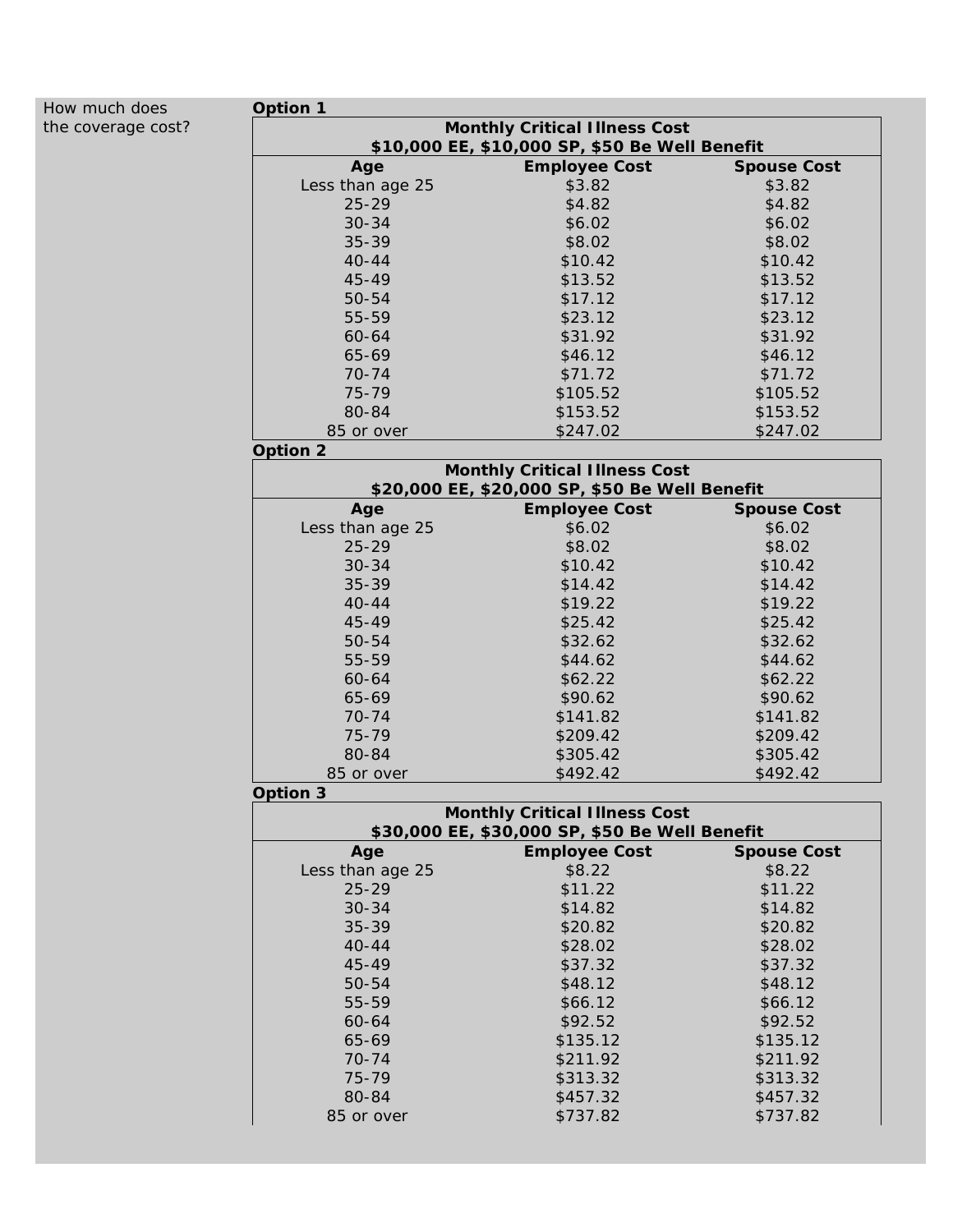|                                                                    | Your rate is based on your insurance age, which is your age immediately prior to<br>and including the anniversary/effective date.<br>Spouse rate is based on your Spouse's insurance age, which is their age immediately<br>prior to and including the anniversary/effective date.                                                                                                                                                                                                                                                                                                                                                                                                                                                                                                                                                                                                                                                                                                                                                                                                                                                                                                                                                                                                                                                                                                                                                                                                                                                                                                                                                                                                                                                                                                                                                                                                                                                                                                                                                                                                                                                                                                                                                                                                                                                                       |
|--------------------------------------------------------------------|----------------------------------------------------------------------------------------------------------------------------------------------------------------------------------------------------------------------------------------------------------------------------------------------------------------------------------------------------------------------------------------------------------------------------------------------------------------------------------------------------------------------------------------------------------------------------------------------------------------------------------------------------------------------------------------------------------------------------------------------------------------------------------------------------------------------------------------------------------------------------------------------------------------------------------------------------------------------------------------------------------------------------------------------------------------------------------------------------------------------------------------------------------------------------------------------------------------------------------------------------------------------------------------------------------------------------------------------------------------------------------------------------------------------------------------------------------------------------------------------------------------------------------------------------------------------------------------------------------------------------------------------------------------------------------------------------------------------------------------------------------------------------------------------------------------------------------------------------------------------------------------------------------------------------------------------------------------------------------------------------------------------------------------------------------------------------------------------------------------------------------------------------------------------------------------------------------------------------------------------------------------------------------------------------------------------------------------------------------|
| Do my critical illness<br>insurance benefits<br>decrease with age? | Critical Illness benefits do not decrease due to age.                                                                                                                                                                                                                                                                                                                                                                                                                                                                                                                                                                                                                                                                                                                                                                                                                                                                                                                                                                                                                                                                                                                                                                                                                                                                                                                                                                                                                                                                                                                                                                                                                                                                                                                                                                                                                                                                                                                                                                                                                                                                                                                                                                                                                                                                                                    |
| Are there any<br>exclusions or<br>limitations?                     | We will not pay benefits for a claim that is caused by, contributed to by, or occurs as<br>a result of any of the following:<br>- committing or attempting to commit a felony;<br>- being engaged in an illegal occupation or activity;<br>- injuring oneself intentionally or attempting or committing suicide, whether sane<br>or not;<br>- active participation in a riot, insurrection, or terrorist activity. This does not<br>include civil commotion or disorder, injury as an innocent bystander, or Injury for<br>self-defense;<br>- participating in war or any act of war, whether declared or undeclared;<br>- combat or training for combat while serving in the armed forces of any nation or<br>authority, including the National Guard, or similar government organizations;<br>- voluntary use of or treatment for voluntary use of any prescription or non-<br>prescription drug, alcohol, poison, fume, or other chemical substance unless<br>taken as prescribed or directed by the Insured's Physician;<br>- being intoxicated; and<br>- a Date of Diagnosis that occurs while an Insured is legally incarcerated in a penal<br>or correctional institution.<br>Additionally, no benefits will be paid for a Date of Diagnosis that occurs prior to the<br>coverage effective date.<br><b>Pre-existing Conditions</b><br>We will not pay benefits for a claim when the covered loss occurs in the first 12<br>months following an insured's coverage effective date and the covered loss is caused<br>by, contributed to by, or occurs as a result of any of the following:<br>- a pre-existing condition; or<br>- complications arising from treatment or surgery for, or medications taken for, a<br>pre-existing condition.<br>An insured has a pre-existing condition if, within the 3 months just prior to their<br>coverage effective date, they have an injury or sickness, whether diagnosed or not,<br>for which:<br>- medical treatment, consultation, care or services, or diagnostic measures were<br>received or recommended to be received during that period;<br>- drugs or medications were taken, or prescribed to be taken during that period;<br>or<br>- symptoms existed.<br>Pre-existing Condition requirements are not applicable to:<br>-Children who are newly acquired after your Coverage Effective Date. |
|                                                                    | The pre-existing condition provision applies to any Insured's initial coverage and any                                                                                                                                                                                                                                                                                                                                                                                                                                                                                                                                                                                                                                                                                                                                                                                                                                                                                                                                                                                                                                                                                                                                                                                                                                                                                                                                                                                                                                                                                                                                                                                                                                                                                                                                                                                                                                                                                                                                                                                                                                                                                                                                                                                                                                                                   |

The pre-existing condition provision applies to any Insured's initial coverage and any increases in coverage. Coverage effective date refers to the date any initial coverage or increases in coverage become effective.